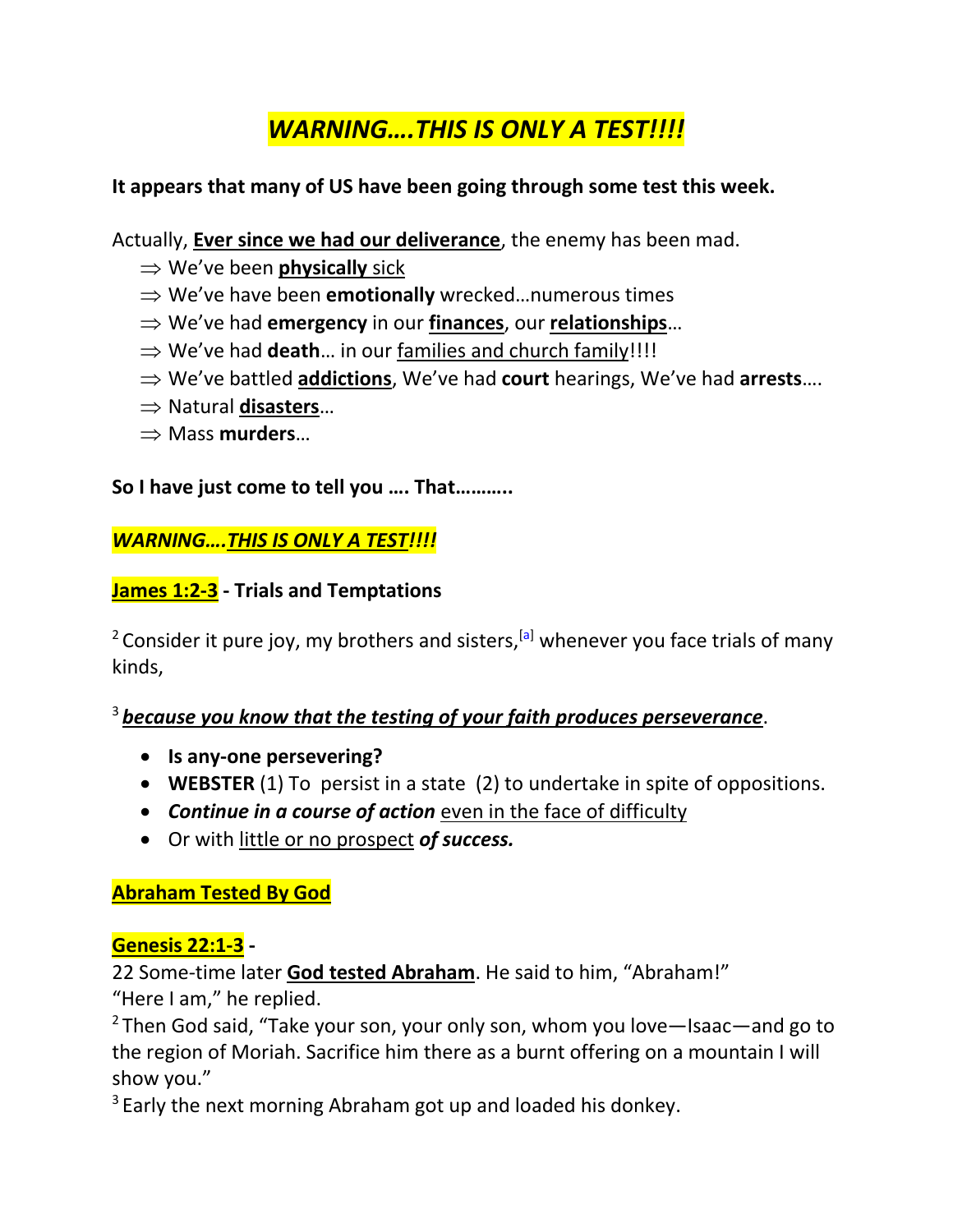- $\Rightarrow$  I have had a lot of test...but none like Abraham
- $\Rightarrow$  Abraham had to offer his son to the Lord... through sacrifice
- $\Rightarrow$  Abraham entered it **knowing** that **it was only a test**

## *GOD'S STRANGE PLAN FOR JOSHUA'S TEST*

**Joshua 6:3** - **<sup>3</sup>** March around the city once with all the armed men. Do this for six days.

### *March around the city once with all the armed men. Do this for six days.*

- ⇒ Joshua was being **tested for six days** to see if he would **remain consistent and faithful.**
- $\Rightarrow$  Joshua realized that it was "ONLY A TEST"
- ⇒ Therefore he knew that **he couldn't give up**…that soon
- $\Rightarrow$  He would possess the city
- **What are you wanting to claim????**

## *GOD'S TEST WAS NOT FOR ALL-JUST THE STRONG*

### **Judges 7:1-9 - Gideon Defeats the Midianites**

**7** Early in the morning, Jerub-Baal (that is, Gideon) and all his men camped at the spring of Harod. The camp of Midian was north of them in the valley near the hill of Moreh.

**<sup>2</sup>** The Lord said to Gideon, **"You have too many men.** I cannot deliver Midian into their hands, or Israel would boast against me, 'My own strength has saved me.' **<sup>3</sup>**Now announce to the army, **'Anyone who trembles with fear may turn back and leave Mount Gilead.'" So twenty-two thousand men left, while ten thousand remained.**

**<sup>4</sup>** But the Lord said to Gideon, "There are still too many men. Take them down to the water, and I will thin them out for you there. If I say, 'This one shall go with you,' he shall go; but if I say, 'This one shall not go with you,' he shall not go." **5** So Gideon took the men down to the water. There the Lord told him, **"Separate** 

**those who lap the water with their tongues as a dog laps from those who kneel down to drink."**

**<sup>6</sup>** *Three hundred* **of them drank from cupped hands, lapping like dogs.** All the rest got down on their knees to drink.